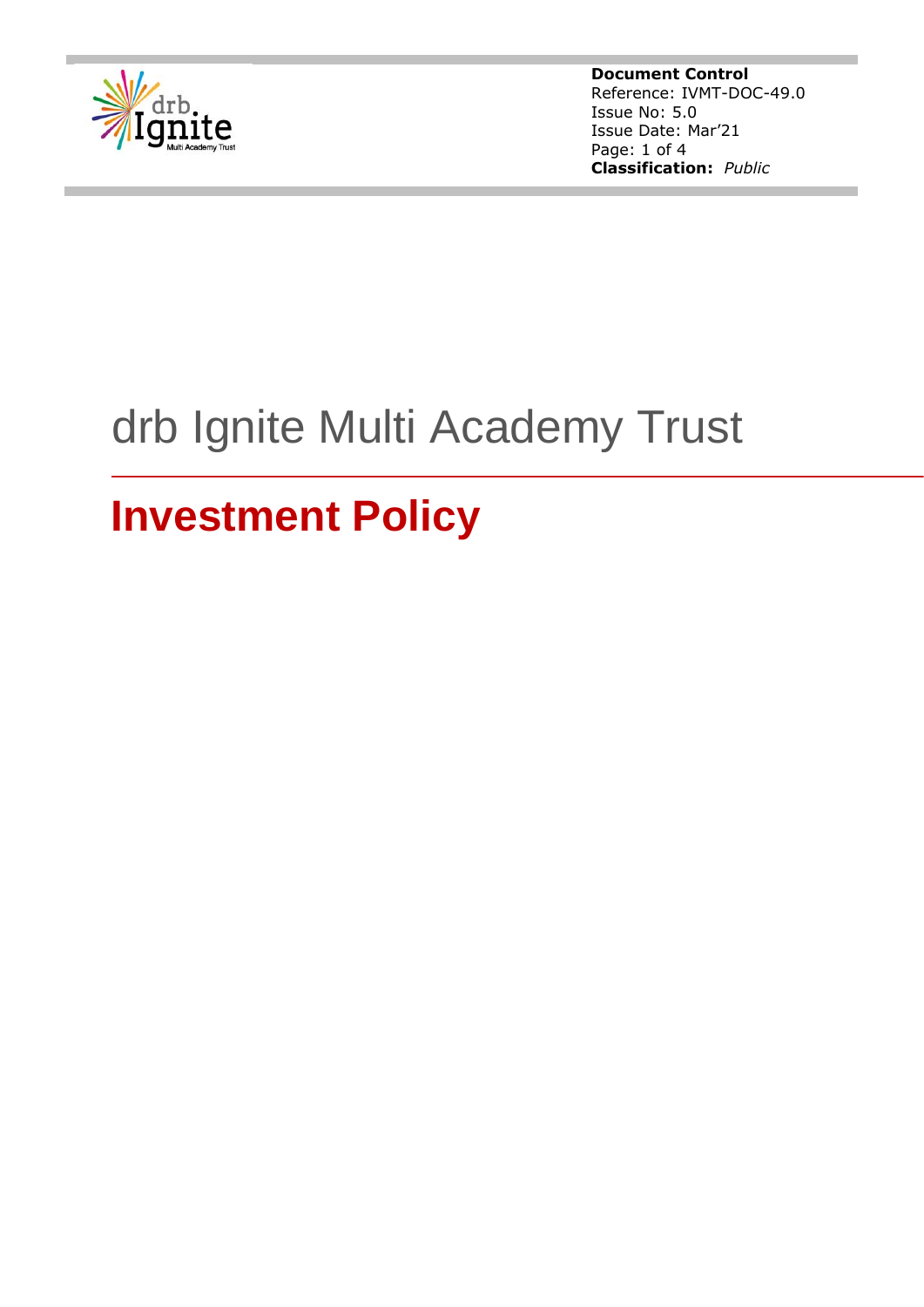

**Document Control** Reference: IVMT-DOC-49.0 Issue No: 5.0 Issue Date: Mar'21 Page: 2 of 4 **Classification:** *Public*

# **Contents**

- **1.** Policy purpose
- **2.** Principles
- **3.** Procedures
- **4.** Ethical and appropriate investment
- **5.** Approved investments
- **6.** Treasury reporting
- **7.** Policy review
- **8.** Change management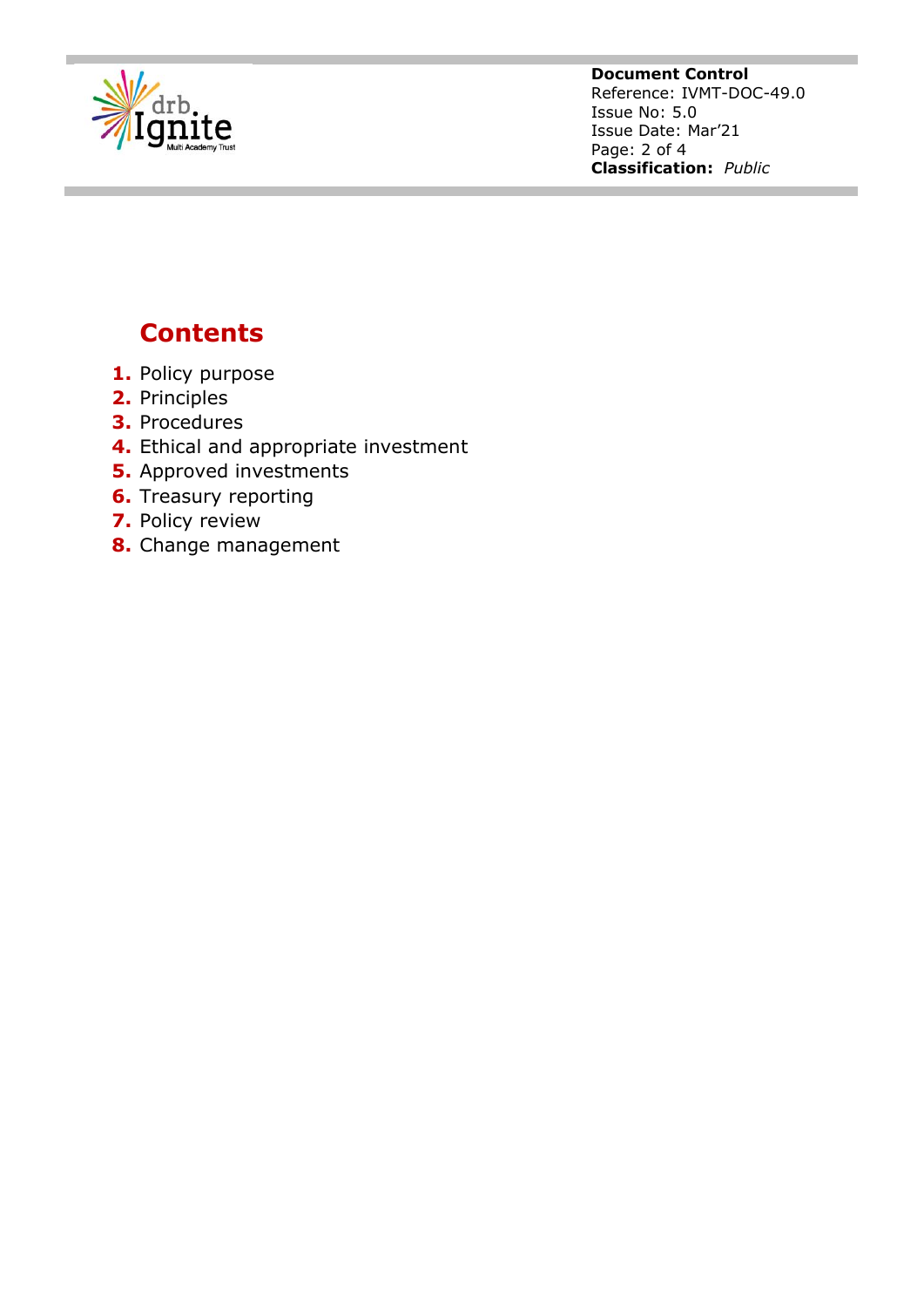

**Document Control** Reference: IVMT-DOC-49.0 Issue No: 5.0 Issue Date: Mar'21 Page: 3 of 4 **Classification:** *Public*

### **1. Policy purpose**

- 1.1 This policy sets out the rules by which the Trust invests its money and explains the Trust's approach to this investment.
- 1.2 The Board of Trustees is given the freedom to invest to further the Trust's charitable aims. They must, however, ensure that investment risk is properly managed.
- 1.3 The Trust aims to manage its cash balances to provide for the day to day working capital requirements of its operations, whilst protecting the real long-term value of any surplus cash balances against inflation.
- 1.4 The Trust aims to invest surplus cash funds to optimise returns, ensuring the investment instruments used are such that there is low risk to the loss of these cash funds.

## **2. Policy principles**

- 2.1 To ensure adequate working capital is maintained at all times.
- 2.2 To identify and manage the financial risks, including interest rate risk to enable the Trust to track exposure.
- 2.3 To protect the capital value of any invested funds against inflation.
- 2.4 To optimise returns on surplus cash balances for the benefit of the Trust's charitable aims and objectives.
- 2.5 To ensure value for money.
- 2.6 To take financial advice from qualified professionals as part of the decision-making process ensuring reasonable cost to deliver identifiable value for money.
- 2.7 To ensure that exposure to investment products is tightly controlled so that the security of funds takes precedence over revenue maximisation.
- 2.8 To ensure compliance with all banking mandates.
- 2.9 To ensure compliance with the Academies Financial Handbook, ESFA requirements, Trust Funding Agreement, Articles of Association, Companies Act (2006), Charities Act (2011), Companies (Trading Disclosure) Regs 2008, and the 7 Nolan Principles of public life.
- 2.10 To develop and maintain strong, long term relationships with the Trust's bankers.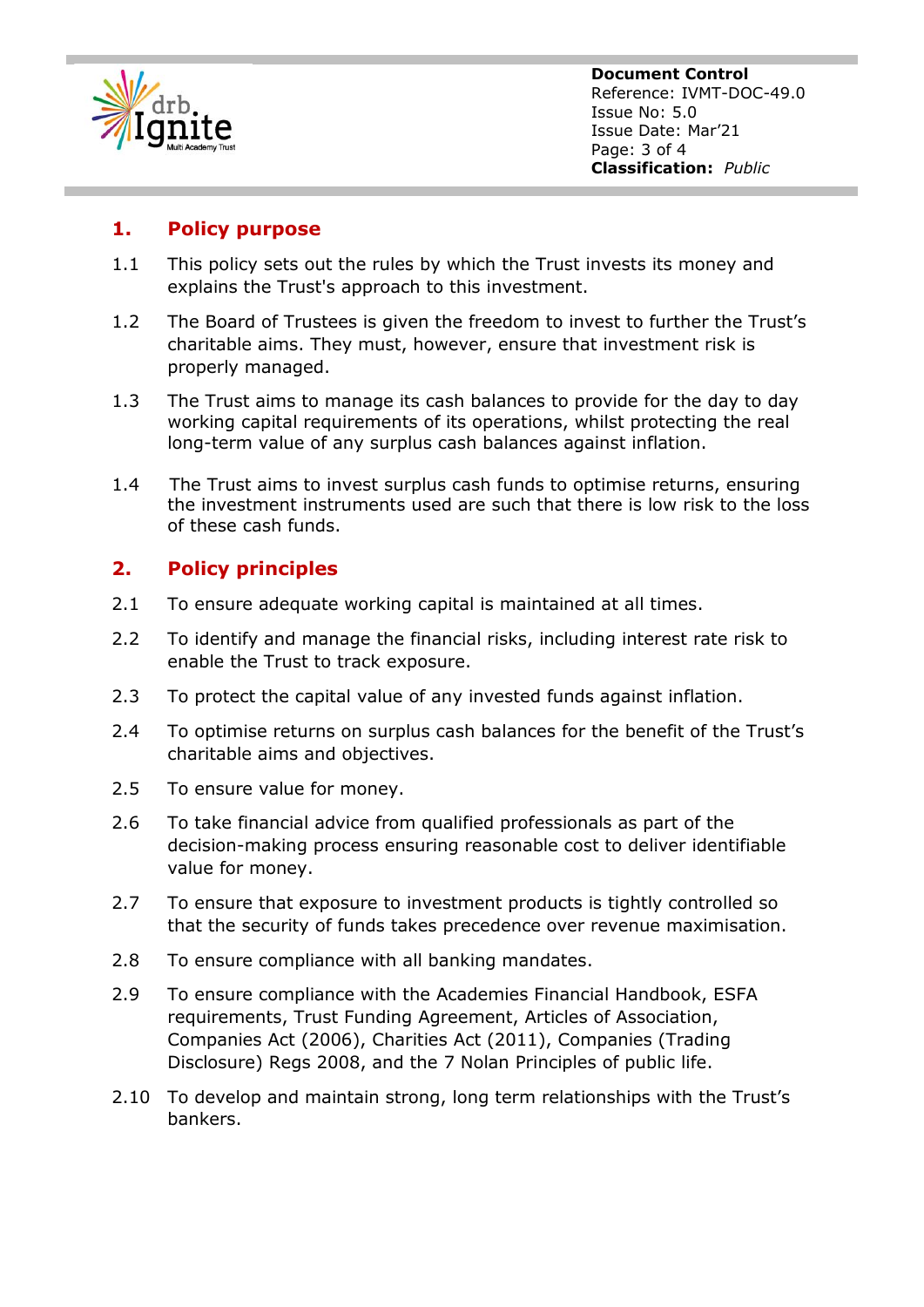

**Document Control** Reference: IVMT-DOC-49.0 Issue No: 5.0 Issue Date: Mar'21 Page: 4 of 4 **Classification:** *Public*

### **3. Procedures**

- 3.1 The Chief Financial Officer will regularly monitor *Cash Flow* and the individual *Current Account* balance to ensure that all immediate financial commitments can be met.
- 3.2 The Chief Financial Officer must ensure that the *Current Account* does not become overdrawn.
- 3.3 The Chief Financial Officer will identify any funds surplus to the immediate and forthcoming cash requirements and transfer them to the money market which attracts a higher interest rate.
- 3.4 Any reserves that are being held for a longer period of time will be available for investment in a low risk investment portfolio with Banks authorised and monitored by the *Financial Services Authority*.
- 3.5 All investments will be made in accordance with the Trust's Financial Scheme of Delegation.

#### **4. Ethical and appropriate investment**

- 4.1 It is the intention of the Trust to invest in ways that are consistent with the values of the Trust.
- 4.2 The Trust will ensure that any Bank or fund managers responsible for the Trust's investments are operating to socially responsible objectives consistent with those of the Trust.

#### **5. Approved investments**

5.1 Investments will only be made with organisations that meet the AAminimum rating.

#### **6. Treasury reporting**

6.1 An investment report will be presented at the Finance and Audit and Risk Committee meetings.

#### **7. Policy review**

7.1 This Policy will be monitored as part of the Trust's annual internal review and reviewed on a three-year cycle or as required by legislature changes